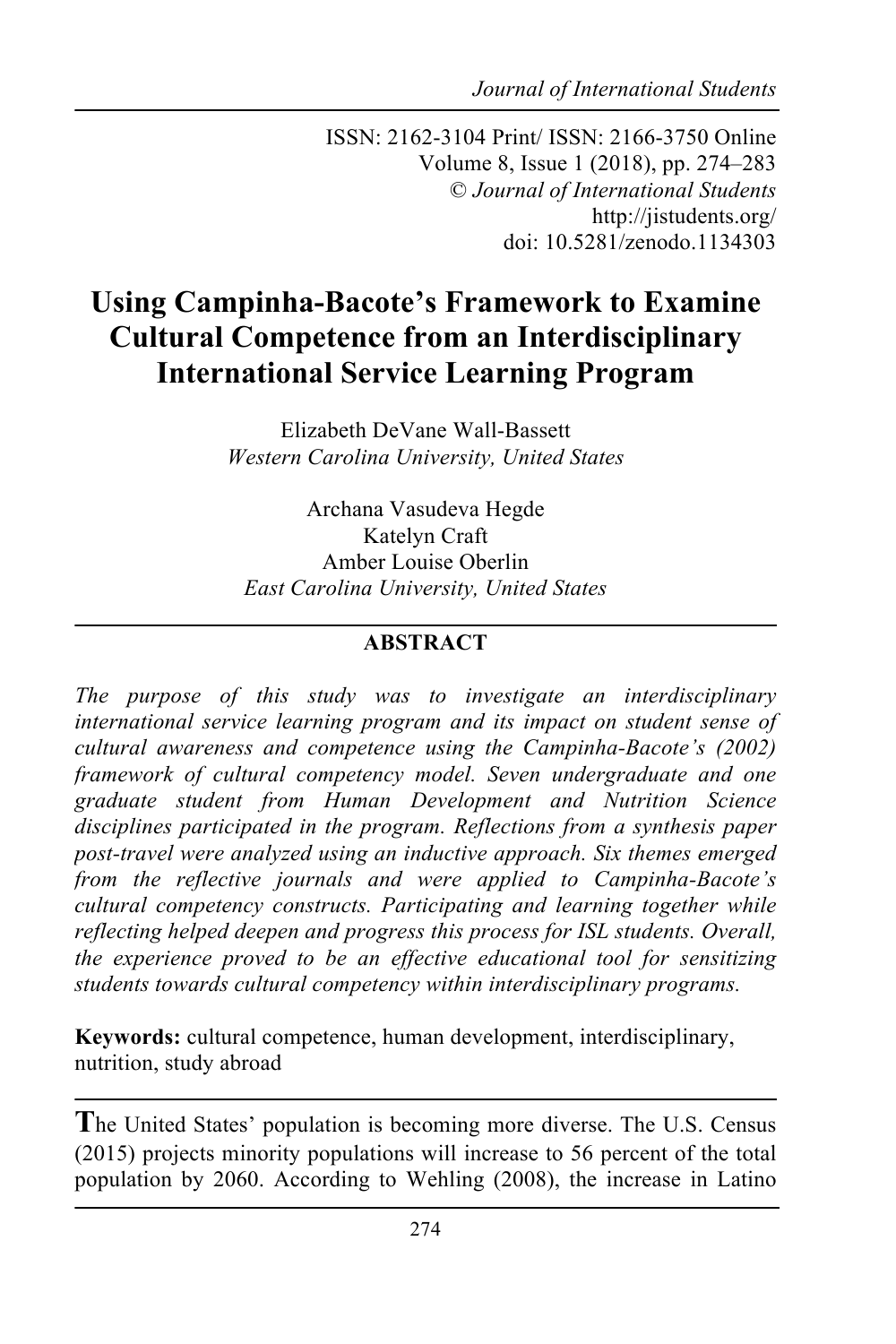immigration has produced a demand for culturally competent and language proficient graduates in the fields of education, social services, and business. As a result, multiple educational disciplines are incorporating cultural competency curriculum to effectively address the needs of the U.S. population for cultural awareness.

Cultural competence is "a set of congruent behaviors, attitudes, policies, and structures that enable an individual to effectively work in cross cultural situations" (Flaskerud, 2007). It is an acquired skill which includes academic, interpersonal, and clinical skills that raise an individual's awareness to differences among varied ethnicities (Meaney, Bohler, Kopf, Hernandez, & Scott, 2008). Professionals who possess cultural competence are able to provide better services and care to their clients (Lehman, Fenza, & Holliger-Smith, 2012). Campinha-Bacote (2002) describes the continuous process of striving to effectively work with cultural context (individual, family, community) of the client, overcoming barriers and working through knowledge of cultural needs, cultural sensitivity, and skills, and working with diverse cultures. Clients, as a result, feel their services and care are addressing their actual needs when professionals are culturally competent, leading to higher levels of client satisfaction (Lehman, Fenza, & Holliger-Smith, 2012). To prepare students for the professional world, they need to be taught not only cultural knowledge and language proficiency, but also how to examine and apply their own cultural knowledge, values, and beliefs to enhance their cultural competence (Kohlbry & Daugherty, 2015) through constructs such as those in the Campinha-Bacote (2002) model.

Service learning utilizes experiential learning and allows students first-hand immersion with a culture, different than their own, leading to greater awareness and an increased sense of cultural competence (Cashman & Seifer, 2008). Institutions of higher education are recognizing the need and value of incorporating international service learning programs (ISL) into their curriculum. However, there aren't many studies that clearly manifest the impact of ISL courses on student understanding and knowledge of cultural awareness and competence. Thus, this research study adds to the limited body of work on the how an interdisciplinary ISL can impact student sense of cultural awareness and competence using the Campinha-Bacote's (2002) framework of cultural competency model.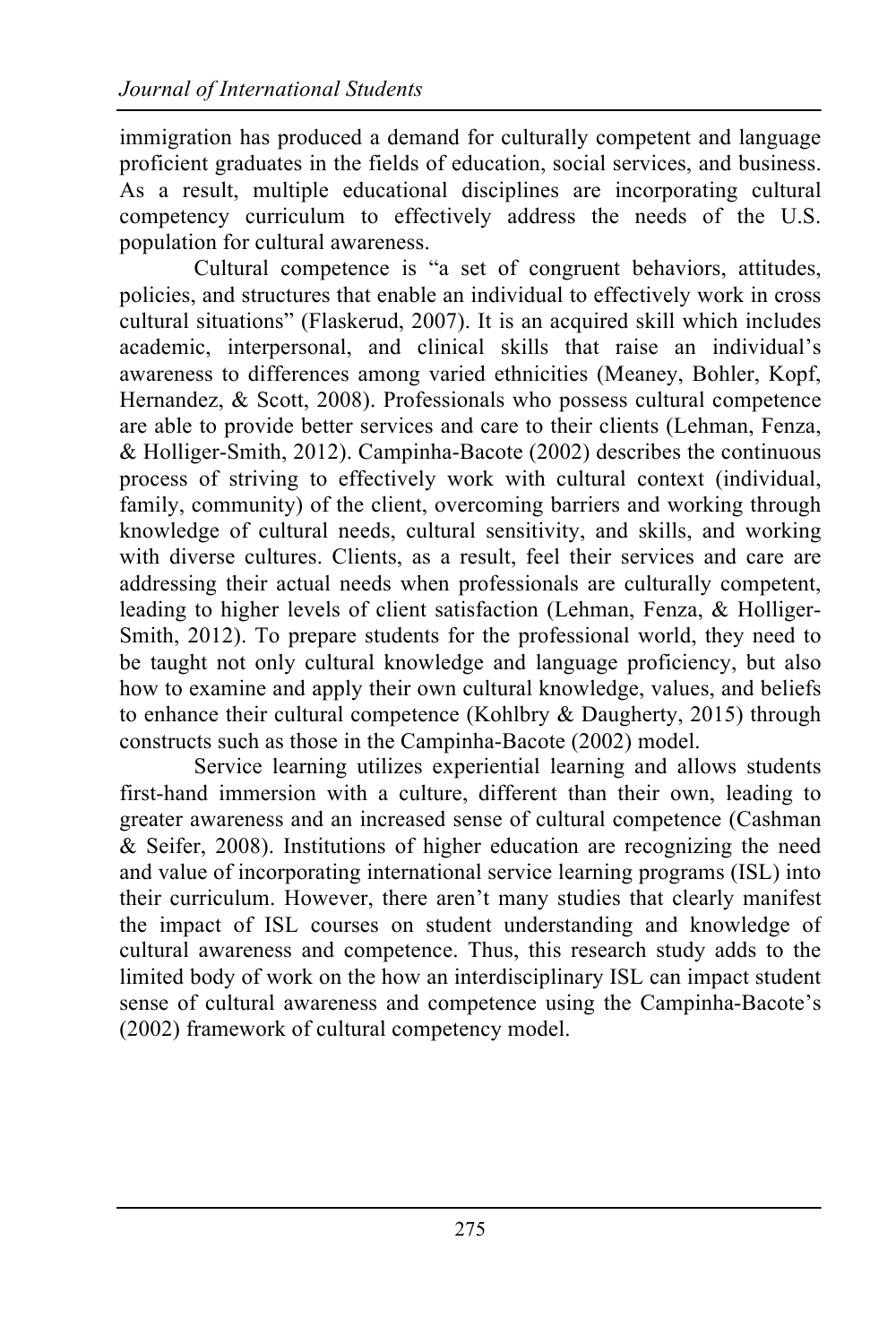## **RESEARCH METHOD**

# **Participants**

This study used a case study approach to qualitatively assess student reflection from an ISL course. The course was offered to a group of Human Development (HD) and Nutrition Science (NS) undergraduate and graduate students studying at a southeastern public university in the U.S. Three undergraduate NS students and one graduate NS student, along with four undergraduate HD students participated in the 9-day study aboard course to Santiago, Dominican Republic (DR) in May 2015. Seven of the students were women and one student was male and ages ranged between 18 and 32 years.

## **Data Collection Procedure and Analysis**

Throughout the course, students participated in lectures on culture, history, nutrition, education and health. In preparation for travelling to the DR, students were asked to complete three assignments consisting of a country investigation, a nutritional/social issue investigation, and a site investigation for the country. The country investigation required students to either describe nutrition or socially relevant issues based off the Caribbean region, and explain its significance that was supported by scholarly literature review. In the second part of the assignment, students were required to select an issue of interest and investigate it further using empirical and nonempirical sources. The research methodology and findings for each study were also critiqued. The site investigation required students to research information, such as history, location, and significance, about each planned site visit on the itinerary for the trip. The pre-tour assignments assisted students in learning about the population and their needs before entering the country.

While travelling, students engaged with DR nationals by living with a host family, visiting clinical and community sites, such as government hospitals, private hospitals, youth centers, schools, non-governmental organizations (NGOs), and an orphanage, and serving for three days at an orphanage that housed 91 boys and girls between the ages of 0 and 22 years who suffered from physical and mental disabilities, malnutrition, and health issues. Students learned first-hand about patient centered care, examples of experiences from caregivers, the organizational, community, and political structure of healthcare systems in the DR, health disparities and minority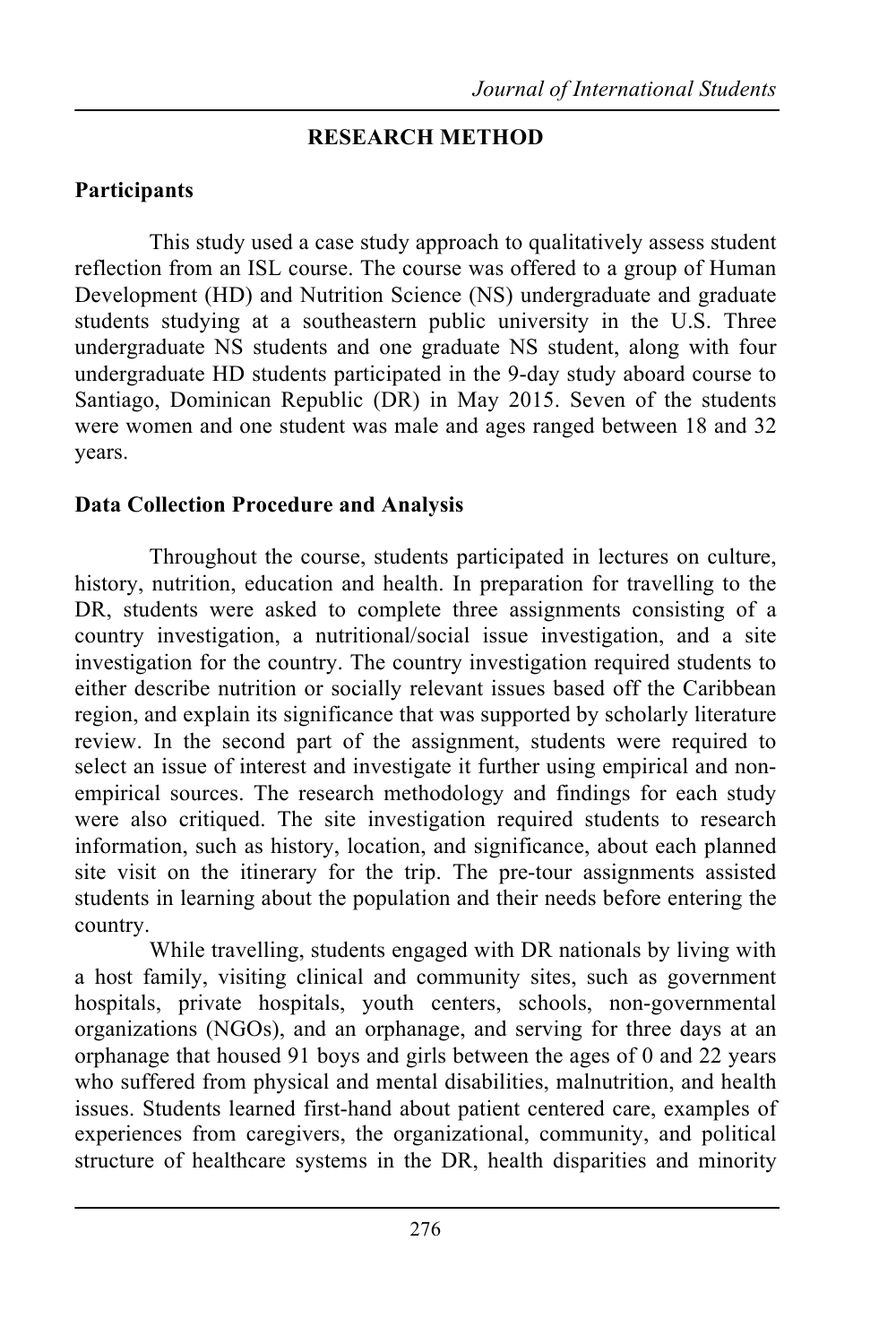populations in the DR, food preparation and traditional Dominican diets, and health related needs in the country. Students assisted staff with feeding, entertaining, and mobilizing children during their service experience. Students responded to reflection prompts with their personal thoughts, feelings, knowledge, assumptions, comparisons, differences, and strategies, and some students complemented their remarks with photographs and drawings before, while, and after traveling. The researchers communicated, observed, and interacted consistently with all the student participants before, during, and after travel to establish credibility. Two of the data analyzers were peer researchers, one undergraduate and one graduate student, from each of the interdisciplinary fields. Thus, for this research project, researchers decided to analyze text from a set of reflection papers which included a synthesis paper that students' completed after returning to the United States. This study was approved by East Carolina University's Institutional Review Board where U.S. students and faculty attended.

| Campinha-Bacote's cultural<br>competency construct | <b>Themes</b>                             |
|----------------------------------------------------|-------------------------------------------|
| Cultural awareness                                 | Comparisons noticed between the US and DR |
| Cultural Encounters                                | Cultural immersion works                  |
| Cultural knowledge                                 | Making learning concrete and real         |
| Cultural skill                                     | Stepping out of your comfort zone         |
| Cultural desire                                    | Preconceived notions challenged           |
| Cultural desire                                    | Renewed goals for the future              |

*Table 1.* Themes compared to Campinha-Bacote's constructs.

All researchers used an inductive approach (Glaser & Strauss, 1967) to review the reflective journals, identify and code themes, apply the constructs from Campinha-Bacote's (2002) cultural competency model, and re-visit and discuss their coding until consensus was reached. Researchers kept an audit trail to document their research activities, discussions, and processes while mapping emerging themes to the cultural competency constructs. Campinha-Bacote's model of cultural competence (2002) consists of the following five constructs: (a) cultural awareness (a selfreflection of one's own cultural and professional background), (b) cultural knowledge (obtaining information about different cultures); (c) cultural skill (conducting an assessment of cultural data of the patient); (d) cultural encounters (personal experiences with patients of different backgrounds);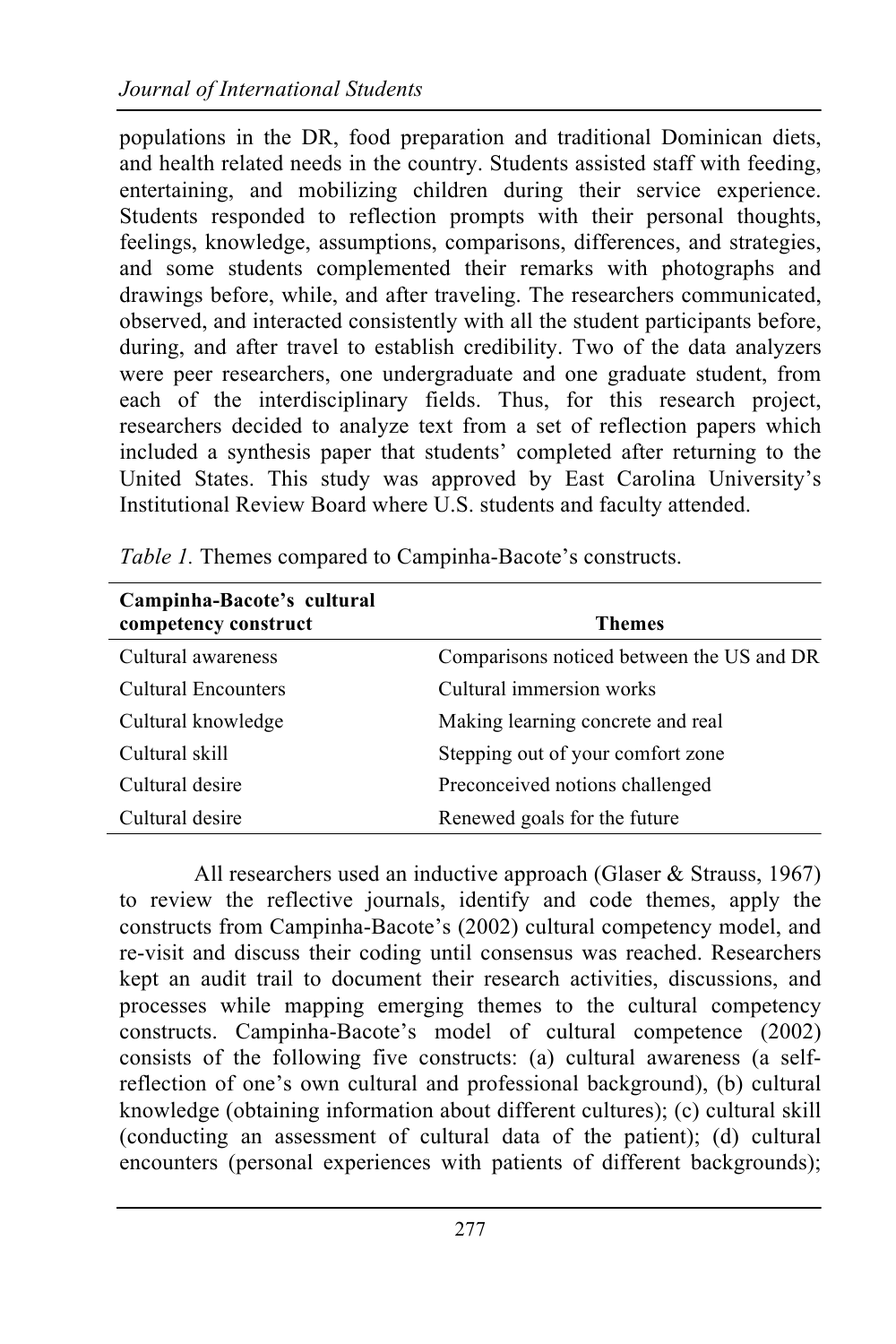and (e) cultural desire (the process of wanting to be more culturally competent). Six themes emerged from the reflective journals and they were compared to Campinha-Bacote's cultural competency constructs (Fig 1).

## **RESULTS**

## **Theme 1: Comparisons Noticed Between the United States and DR (Cultural Awareness)**

Students recognized poverty and lack of education hinder the population from thriving to its fullest potential. Many students commented on how extreme the poverty was in the DR compared to the poverty they have witnessed in the United States. Student A said: "I knew living conditions were different in the DR than they were in the United States, but I was speechless when I realized just how polar opposite they were." Student B revealed:

> *"I believe the root causes of the issues we are learning about at our site visits are lack of education and extreme poverty. Many people have spoken of this cycle. It does not end on its own because you need to be educated in order to find a good job, but you need to be working in order to have quality education available."*

While, student C said:

*"I noticed a difference in the aspect of working. In the US, children do not work because they do not have to; plus the US has many child labor laws in place. In the DR, many of the children work by cleaning, shining shoes, begging for money, or doing odd jobs to help take money home to their families."*

Every student observed poverty, educational challenges, and lack of resources existed in all of the site visits throughout the Santiago communities. Students gained knowledge through direct encounters with different groups of people at the site visits and the service learning experience. Students were able to build upon their educational foundation knowledge from their pre-travel readings, comparisons of systems or experiences they may be more familiar with in the United States, and better understanding and processing of information to the DR population.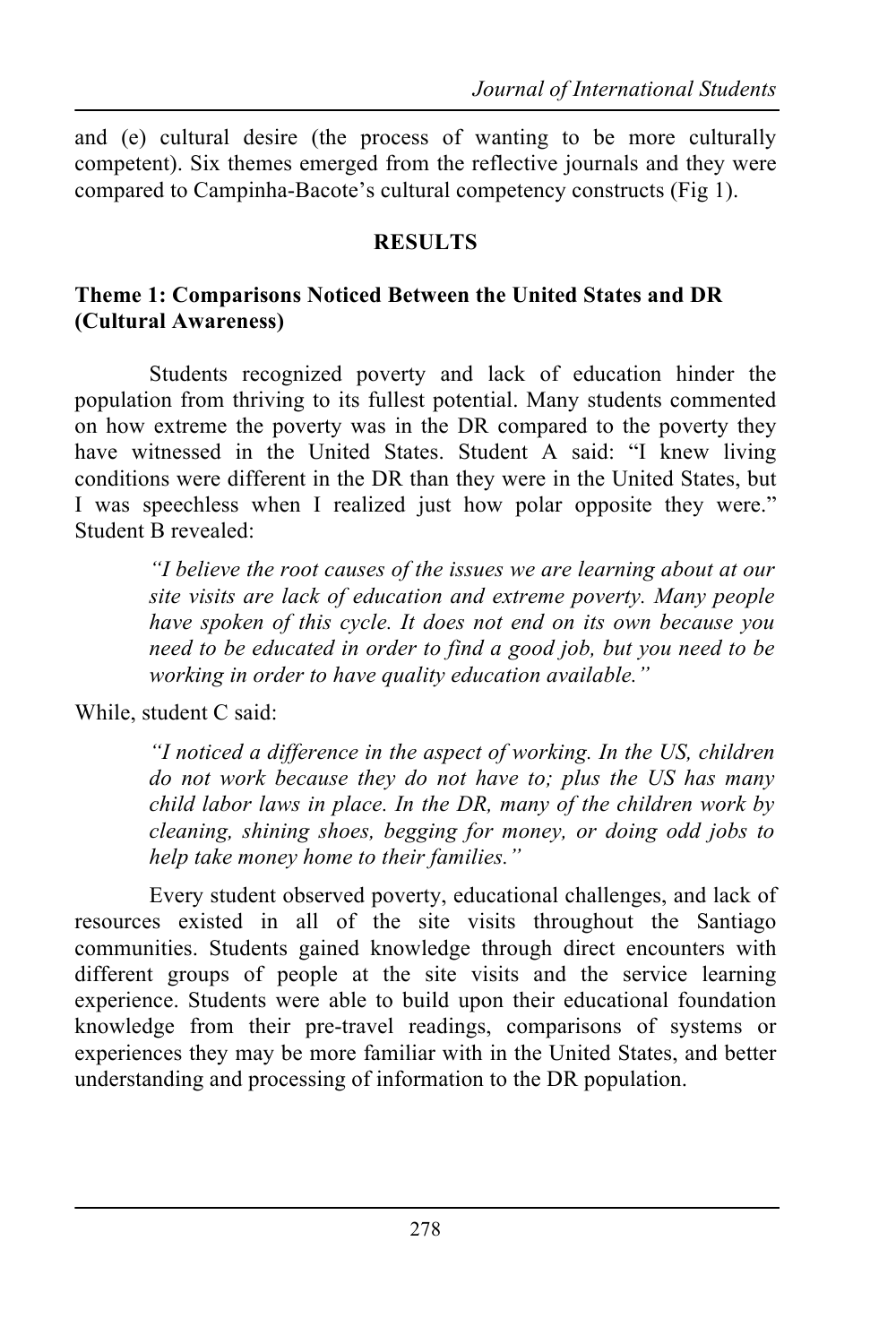## **Theme 2: Cultural Immersion Works (Cultural Encounters)**

Students were given the opportunity to learn about traditional medicinal practices, dialogue with healthcare professionals, and tour both a government (public) and private hospital. Students were surprised by the differences in healthcare delivery to patients. Many noted the government hospital lacked equipment, supplies, medicines, and sanitation, and did not have the ability to care for all of the patients that visited the hospital on a daily basis due to a lack of funding and resources. Patients coming to the government hospital do not have to pay for their care if they cannot afford it. Student D reported after the government hospital tour, "This hospital is not at all a place I would want to go or send a loved one. It seems that one would have a much higher likelihood of getting sick and dying in the hospital than simply staying at home." A few of the quotes came directly from the students at the conclusion of trip and their home stays. Student H reported," You will never know what a culture is really like until you fully immerse yourself in it. The DR is so different from the United States in so many ways, yet there are some similarities." Observation and interaction with patient populations through the ISL provided students opportunity to refine or modify their existing beliefs, values, or practices and complement their readings, explanation, or assumptions of cultural norms or practices.

#### **Theme 3: Making Learning Concrete and Real (Cultural Knowledge)**

Students realized that learning about how culture influences health, development and care within their courses is not the same as experiencing a culture first-hand. Students' sensitivity towards issues such as poverty, living conditions, and children's developmental issues was very evident. Student E said: "Before embarking on this study abroad experience, my perspective of developing nations rested in everything but first-hand experience . . . Within less than 24 hr, I realized how little I actually understood about the community of the DR." While student C said:

> *"Working directly at the orphanage was an experience I will never forget. I was able to learn more about malnutrition, and its significant effects on children's physical and cognitive development in ways I would not have learning from reading a college text book. I firmly believe seeing and experiencing these things firsthand is key to understanding."*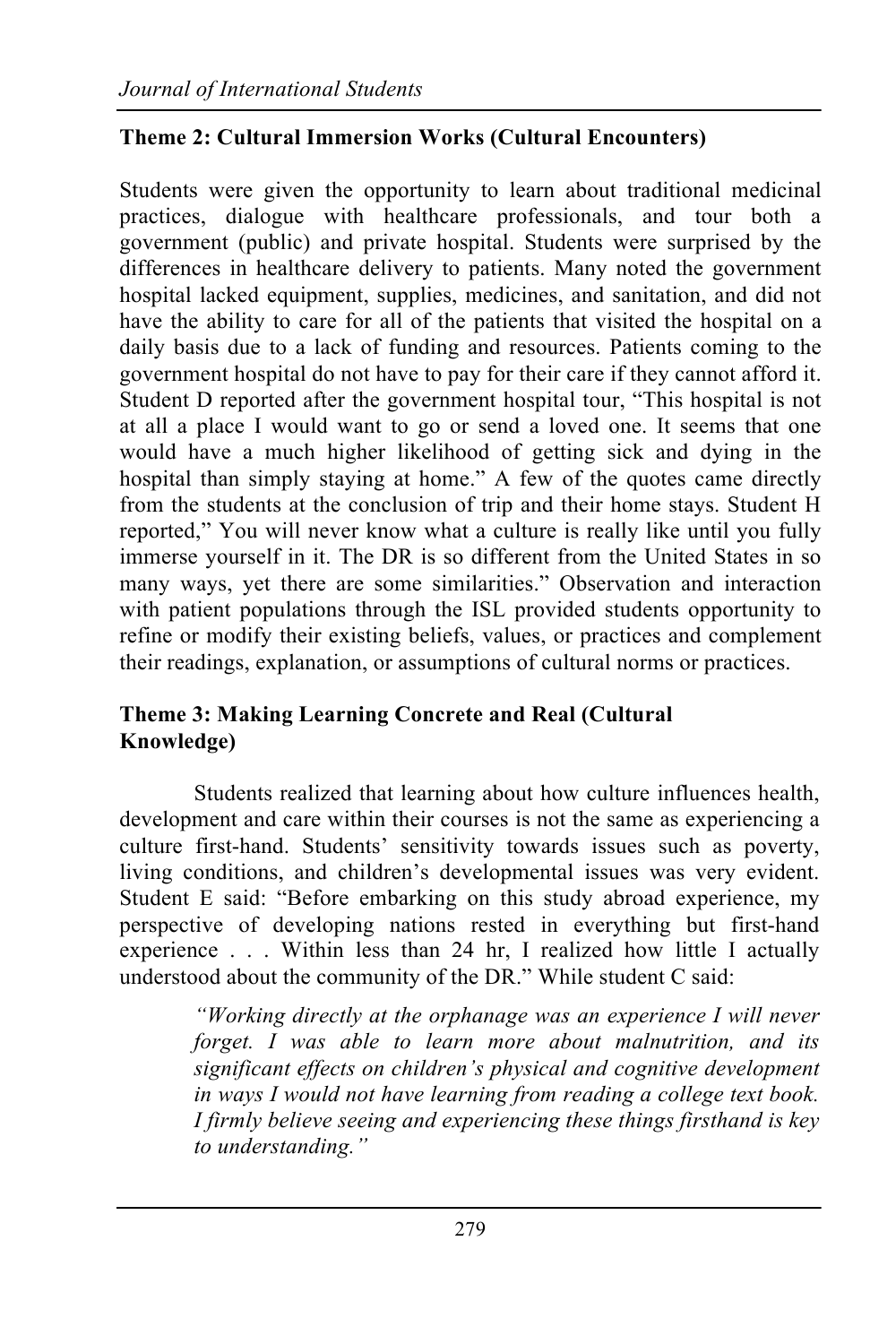## **Theme 4: Stepping Out of Your Comfort Zone (Cultural Skill)**

Students reported engaging in new and unfamiliar tasks that helped them grow within their own fields. The students were able to experience the culture by living with host families and through working in an orphanage.Student C said, "In just a short period of time, nine days, I was able to witness and observe their culture, education, child development, poverty, nutrition, and so much more." Student F reported:

> *"This trip has helped me achieve some important personal and academic goals which are worth noting. First, I was forced to step out of my comfort zone by entering a totally new culture without understanding the language or knowing what to expect."*

By pushing their comfort zones and viewing and participating in new experiences, this helped the students think differently or added dimension to better clarify their career paths and understand different perspectives for their disciplines. Students were able to gather information about various settings and populations different than what they were used to as they were immersed in the culture.

#### **Theme 5: Preconceived Notions Challenged & Theme 6: Renewed Goals for the Future (Cultural Desire)**

These two distinct themes overlapped within the same cultural construct, "cultural desire." Students expressed how many of their prior notions about a culture changed after experiencing the new culture firsthand and this lead to the curiosity to learn and understand the culture further. Additionally, this powerful cultural experience helped students to chalk out new career goals for themselves that included traveling abroad for work and service. Student E said, "I thought going into this experience that I would see poor people, low income housing, and dirty streets, but what I saw changed my heart. I met some of the sweetest faces, seemingly genuinely happy every day, despite the heat, the hunger, or the poverty." Similarly, student H stated:

> *"One big mindset change was realizing that each person can make a very real difference…Thus, this trip has changed my perspective on community service and given me motivation to give of myself in every way that I can, even if it seems really small."*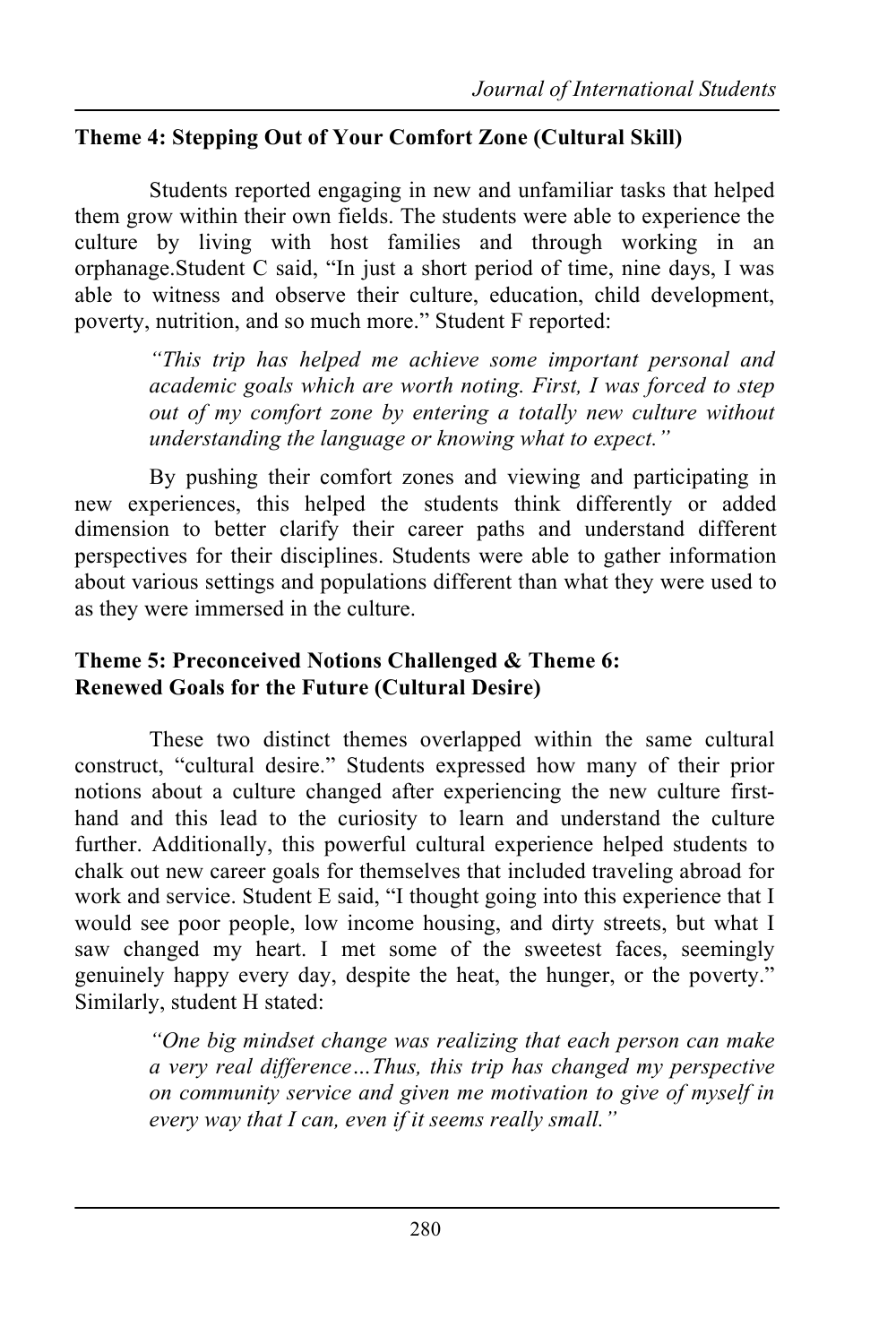Thus, through completion of the ISL experience, students have an appreciation, understanding, and knowledge base of the DR population's beliefs and practices. Students now feel more competent in working with people of diverse backgrounds from their experience and have the desire to become more culturally competent in their future professions.

#### **IMPLICATIONS**

Campinha-Bacote (2002) states becoming culturally competent is a process. The reflective journals, service learning projects, site exposures, and participating and learning together during an ISL helped deepen and progress this process for students. The analysis of the reflective journals indicated cultural competency for the undergraduate students who participated in this program. Further, students displayed cultural awareness, cultural knowledge, cultural encounters, and cultural desires through reflection according to Campinha-Bacote's (2002) model of cultural competence constructs.

ISL is an effective educational method that can be incorporated into interdisciplinary programs in nutrition science and human development. Researchers acknowledge that the sample only included students from a public university in rural NC, and that the case study method limited the sample size and generalizability of the findings. Additionally, anecdotal information and photographs were collected with students, however the data was not sufficient to warrant adequate triangulation of data. Future ISL programs could incorporate additional data sources throughout the experience to help with evaluation. Many programs can implement ISL and incorporate curriculum that supports experiences where students work with other disciplines and other cultures for shared understanding and application of knowledge. Possible post-experience curriculum could include development of discipline specific educational materials addressing cultural awareness and knowledge. The overall ISL experience proved to be an effective educational tool for sensitizing students towards cultural competency within interdisciplinary programs.

#### **REFERENCES**

Campinha-Bacote, J. (2002). The process of cultural competence in the delivery of healthcare services: a model of care. *Journal of Transcultural Nursing, 13*(3), 181–184.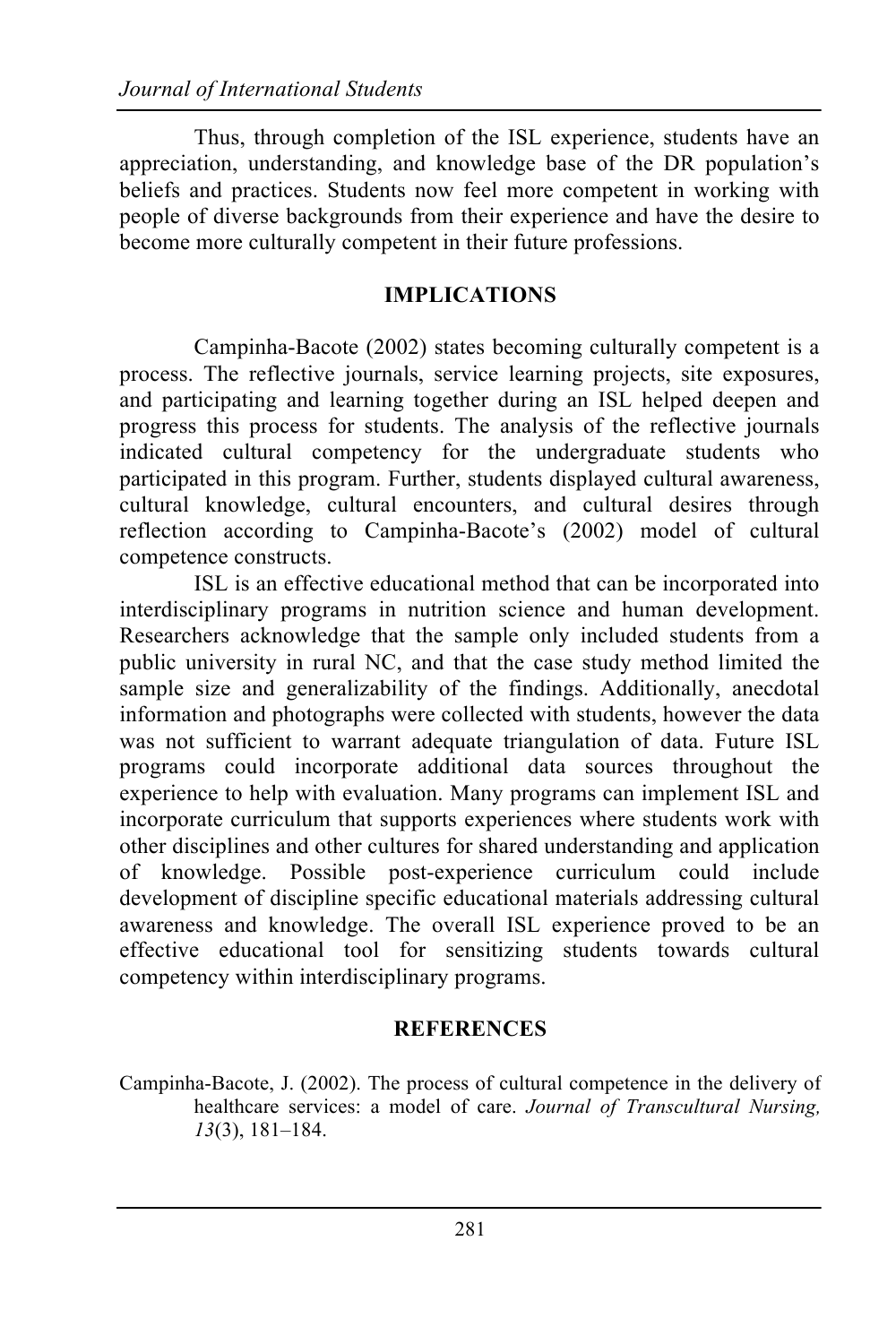- Cashman, S. B., & Seifer, S. D. (2008). Service-learning: An integral part of undergraduate public health. *American Journal of Preventative Medicine, 35*(3), 273–278.
- Flaskerud, J. H. (2007). Cultural competence: What is it? *Issues in Mental Health Nursing, 28*, 121–123.
- Glaser, B. G., & Strauss, A. L. (1967). *The discovery of grounded theory: strategies for qualitative research*. Chicago: Aldine.
- Kohlbry, P., & Daugherty, J. (2015). International service-learning: An opportunity to engage in cultural competence. *Journal of Professional Nursing, 31*(3), 242–246.
- Lehman, D., Fenza P., & Hollinger-Smith, L. (2012). *Diversity and cultural competency in health care settings.* Mather LifeWays Orange Paper. Retrieved from http://www.ecald.com/Portals/49/Docs/Publications/ Diversity%20and%20Cultural%20Competency.pdf
- Meaney, K. S., Bohler, H. R., Kopf, K., Hernandez, L., & Scott, L. S. (2008). Service-learning and pre-service educators' cultural competence for teaching: An exploratory study. *Journal of Experiential Education, 31*(2), 189-208.
- U.S. Census Bureau. (2015). *New Census Bureau report analyzes U.S. population projections.* Retrieved from https://www.census.gov/newsroom/pressreleases/2015/cb15-tps16.html
- Wehling, S. (2008). Cross-cultural competency through service-learning. *Journal of Community Practice, 16*(3), 293-315.

**ELIZABETH D. WALL-BASSETT,** PhD, RDN, is an Associate Professor of Nutrition and Dietetics in the School of Health Sciences at Western Carolina University. She actively engages with her students and community partners through participatory research and experiential learning including service learning. She has been taking students abroad for  $10+$  years. Email: ewbassett@wcu.edu

**ARCHANA V. HEGDE,** PhD, is an Associate Professor in the Department of Human Development and Family Science. Her research interest include exploring and researching new and effective teaching strategies, assessing effectiveness of novel teaching strategies, developing meaningful study abroad experiences & integrating meaningfully service learning projects within new and existing classes. Email: hegdea@ecu.edu

**KATELYN CRAFT** has a BA in Psychology and Child Development & Family Relations, and is a Master's of Social Work candidate in 2018. Her research interests include interdisciplinary study abroad experiences, infant and child development, children with cognitive and developmental deficits,